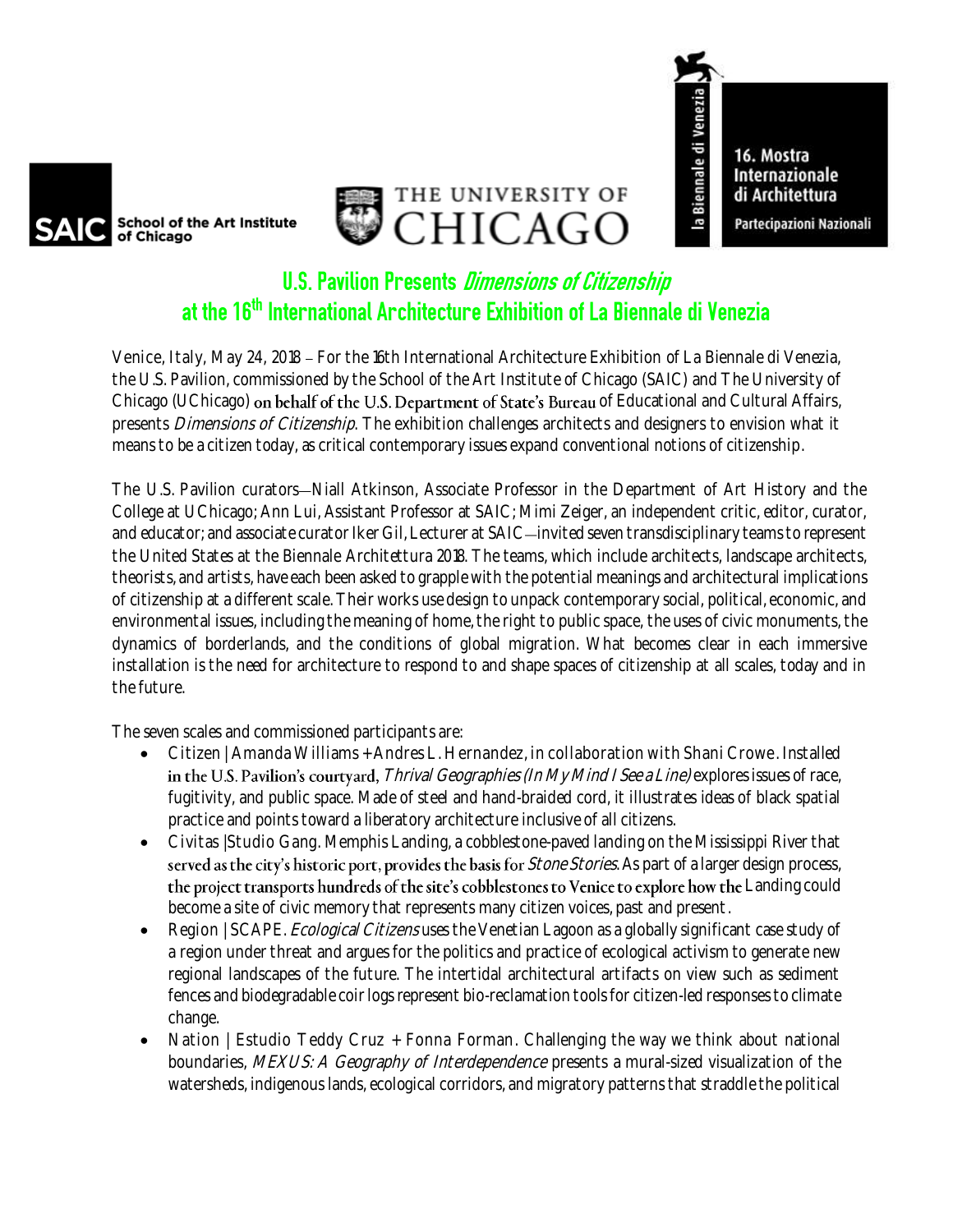border between Mexico and the United States, suggesting an alternative transborder commons based not on physical division but shared assets and cooperative opportunities.

- Globe |Diller Scofidio + Renfro, Laura Kurgan, Robert Gerard Pietrusko with Columbia Center for Spatial Research. In Plain Sight reveals anomalies and the consequent perils at the core of this binary world view. Visitors are shown places in the world with many people and no lights, and those with bright lights and no people, and are suspended between day and night and light and darknessexposed to the political and social realities of being invisible in plain sight.
- Network | Keller Easterling with MANY. The MANY platform proposes to facilitate migration through an exchange of needs. Favoring cosmopolitan mobility over citizenship, it more robustly networks short-term visas and suggests that cities can bargain with their underexploited spaces to attract a changing influx of talent and resources matching their needs with the needs of mobile people to generate mutual benefits.
- Cosmos | Design Earth. Cosmorama presents three "geo-stories"—Mining the Sky, Planetary Ark, and Pacific Cemetery-that speculate on the legal geography of citizenship and ask how we should reckon with the epic and frontier narratives that have fueled space exploration and projects for offplanet settlement.

SAIC President Elissa Tenny said, "At the School of the Art Institute of Chicago, we are keenly aware of the responsibility of artists and designers to explore pressing issues such as the politics of belonging, and to generate new ideas that underscore our common humanity. SAIC and our Department of Architecture, Interior Architecture, and Designed Objects (AIADO) have a history of embracing this challenge, pursuing urgent questions across disciplines with distinguished peers such as The University of Chicago and at major international forums. We are enormously proud to commission the U.S. Pavilion at the Biennale Architettura 2018, which is one of the most important architectural events in the world."

"The arts at the University of Chicago embrace a commitment to experimental scholarship with global impact and engagement with distinctive architecture," said Robert J. Zimmer, president of the University of Chicago. "La Biennale di Venezia provides an opportunity to collaborate with the School of the Art Institute of Chicago on an exhibition that presents the American architectural imagination at its best, and dramatizes how that imagination connects to the question of citizenship, a question of urgency around the globe. We are deeply grateful for the support of this project by the U.S. Department of State's Bureau of Educational and Cultural Affairs."

In addition to the commissioned works, the Transit Screening Lounge in the rotunda of the U.S. Pavilion presents five recent film and video works that explore citizenship via poetic, speculative, and narrative approaches. The works by artists, designers, and filmmakers include:

- Afronauts (2014) by Frances Bodomo
- Cosmic Generator (2017) by Mika Rottenberg
- *Dark Fiber* (2015) by David Rueter and Marissa Lee Benedict
- Exodus (2012) by Mandana Moghaddam
- Where the City Can't See (2016) by Liam Young

Dimensionsofcitizenship.org, the dedicated digital platform created for the 2018 U.S. Pavilion, is a resource for both Biennale Architettura 2018 visitors and a broader general public. It acts as a hub for participation and dialogues from diverse global voices, and acts as a unique resource about the exhibition as well as topics related